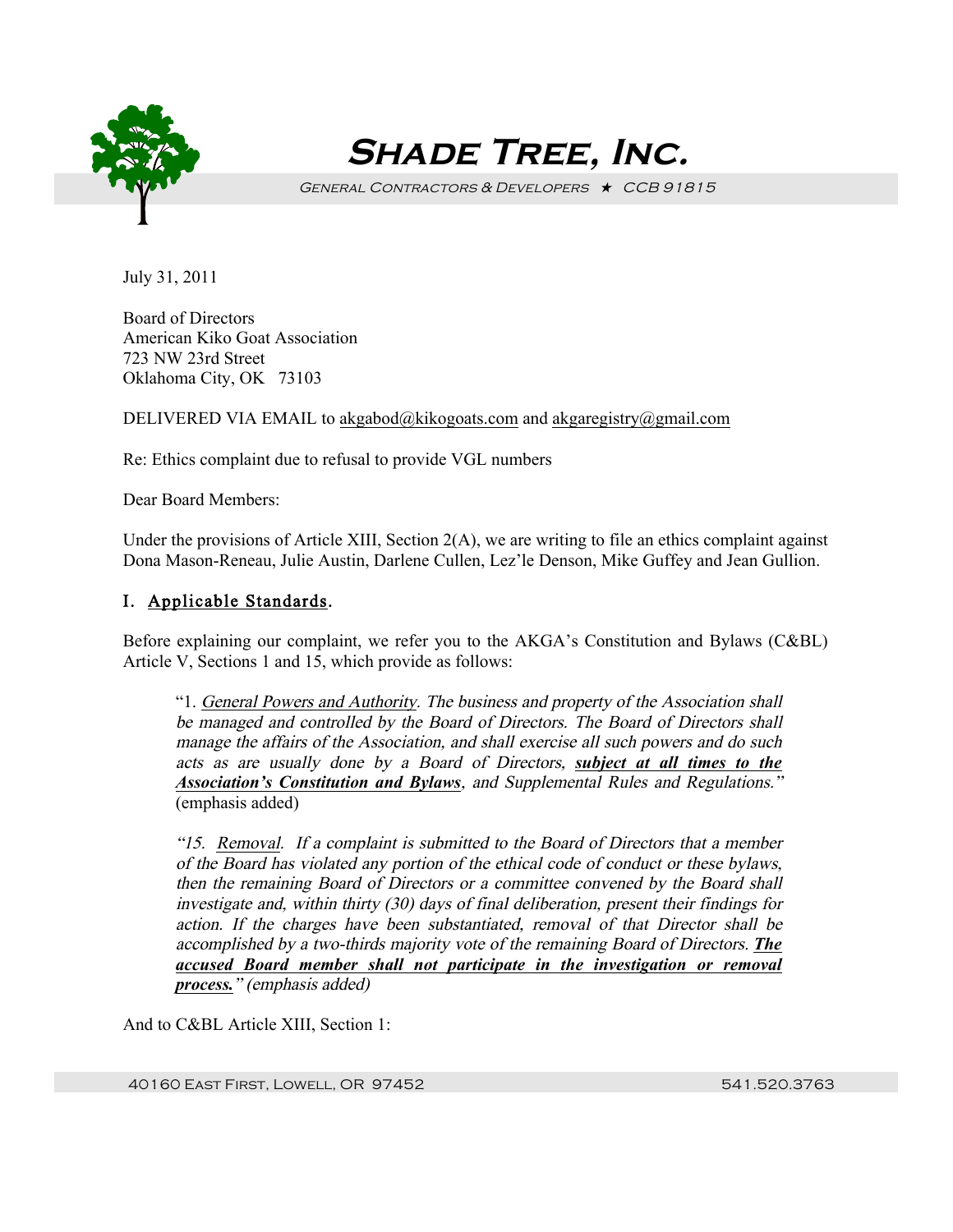July 31, 2011 AKGA Board of Directors Page 2 of 5

> *"Any member who willfully violates any provision of these bylaws, the code of ethics,* or any other rule or regulation duly adopted by the Board of Directors, or who does anything to deceive the Association, a member, or nonmember or to harm the reputation of the Association or the integrity of the registry *will be deemed guilty of conduct unbecoming a member* and may be reprimanded, suspended, fined, or expelled in accordance with these bylaws. Such action will affect all persons deriving membership in the Association through such member." (emphasis added)

And to C&BL Article VI , Section 5(A):

"Registrar shall be appointed by the Board of Directors and shall be responsible for the *registration certification system* for the Association. *This system includes* registration certificates, transfers, *DNA notations*, or any other certification that appears under the Association Logo and Seal. *The Registrar shall*, (i) receive and verify entries for insertion into the Registry, (ii) issue all Certificates of Registry, and keep a record of all such certificates issued, (iii) edit and maintain the registry, (iv) *keep on file all documents constituting the authority for pedigrees and hold them subject to inspection by any Member of the Association* and, (v) keep a record of all transfers of animals. If such responsibilities are delegated to an employee or agent, the registrar shall be responsible for and supervise the activities of any employee or agent working with the registry ensuring the integrity and safety of the registry in accordance with these bylaws and any Board approved guidelines."

And finally, to the AKGA's Code of Ethics:

"The American Kiko Goat Association (AKGA), its *directors, members, and contract employees must, at all times, comply with* all applicable Federal, State laws and regulations, *the AKGA Constitution and Bylaws* and the AKGA Supplemental Rules and Regulations *(law.) The AKGA will not condone the activities of directors, members or contract employees who achieve results through violation of the law or unethical business practices.* This includes payments for illegal acts, indirect contributions, rebates and bribery. *The AKGA does not permit any activity that fails to stand the closest possible public scrutiny. All business conduct should be well above the minimum standards required by law. Accordingly, directors, members and contract employees must ensure that their actions cannot be interpreted as being, in any way, in contravention of the laws and regulations governing the AKGA's operations.* \*\*\* Accurate and reliable records of many kinds are necessary to meet the AKGA's legal and financial obligations and to manage the affairs of the AKGA. The AKGA's books and records must reflect an accurate and timely manner of all business transactions and affairs. *The directors, members and contract employees responsible for accounting and record keeping must fully disclose and release information as required law*." (emphasis added)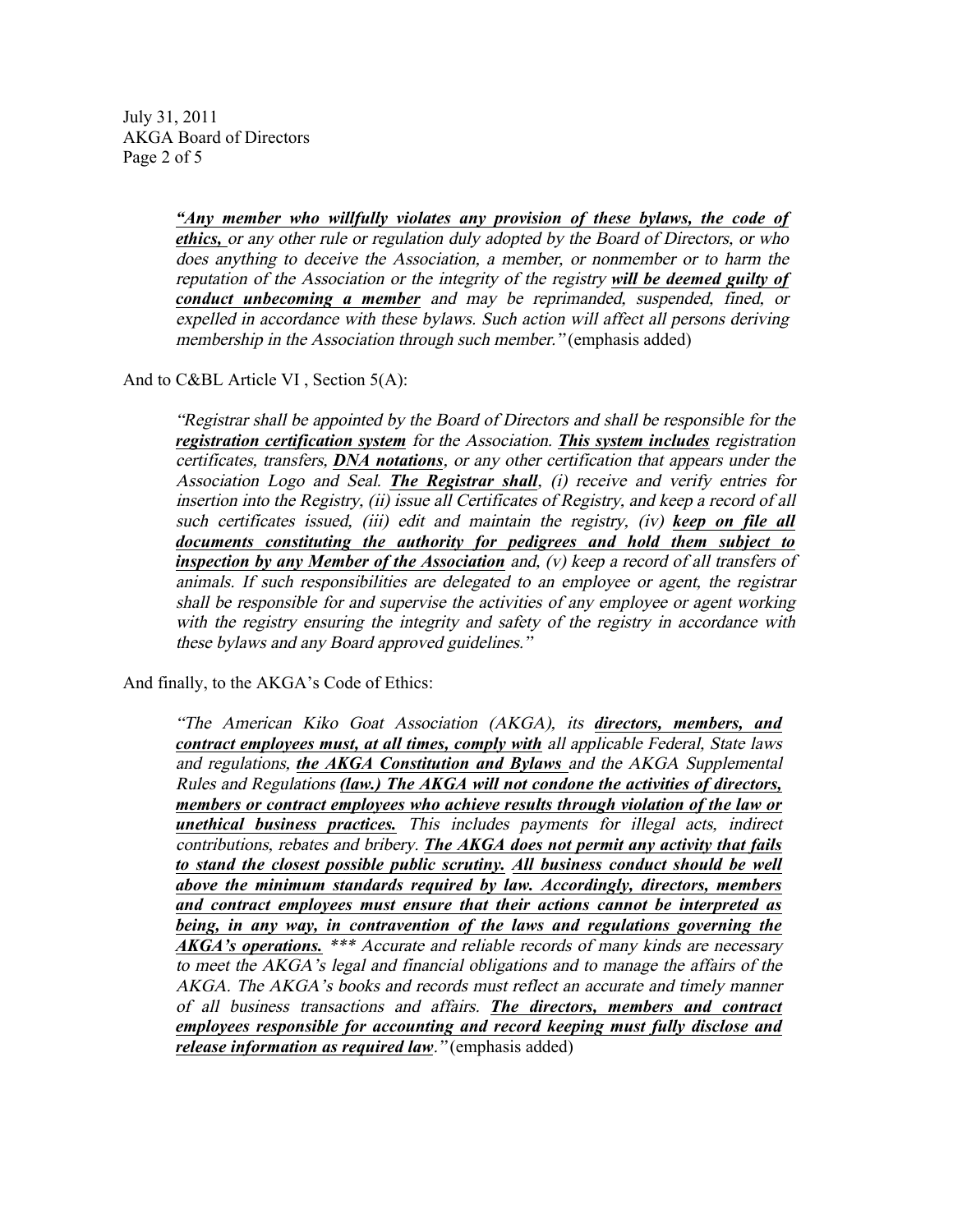July 31, 2011 AKGA Board of Directors Page 3 of 5

#### II. Factual Background.

• On April 12, 2011, AKGA Board members Cullen, Denson, Guffey and Gullion voted to withhold VGL numbers from members who had requested copies of their goats' DNA records. According to the attached minutes of the AKGA Board meeting, new business item (f):

"Lez'le stated a recommendation had been received to "mark out" the VGL numbers on the DNA reports. Lez'le stated the VGL numbers are proprietary property of the AKGA such as the registration numbers for the animals and the purpose of providing the DNA reports is so owners have the parentage analysis and genetic markers for goats they own. Lez'le motioned to mark out or remove the VGL numbers on the DNA reports prior to them being sent to the owners. Jean 2nd. Further discussion concerning the motion. Concern expressed that by marking out the numbers, it would limit the registration of the animals to the AKGA only. Clarification that the VGL numbers have nothing to do with limiting the registration of animals with the AKGA or any other registry; the VGL number is the AKGA's account number for that animal. Clarification neither members nor nonmembers will receive VGL numbers. Mike requested a roll call vote. Roll Call Vote: Darlene-yes, Lez'le-yes, Mike-yes, Jean-yes, Shane-no 4-yes, 1-no. Motion passed."

• The following explanations for the Board's decision were attributed to AKGA President Julie Austin in the minutes of the June 24, 2011 annual meeting of the membership, when she argued in opposition to a motion by a member to overrule the Board's decision:

"The VGL number is unique to the goat within the AKGA's account with UC Davis and because this information belongs to the AKGA, it was determined to keep it within the AKGA; *this information is an asset to the AKGA and has value to the organization and that is why the BOD voted to stop issuing the VGL numbers* on the DNA reports. \*\*\* The AKGA found out releasing the VGL Case numbers was a detrimental to the association and the BOD discontinued releasing them."

"President Austin stated 'a yes vote means that we're going to put the AKGA VGL Case numbers back on the DNA reports. When those items go out, I get my animal tested through AKGA; I get that VGL number, I take that VGL number and I go to UC Davis on my own and I test all that kid's kids. *So if you vote to rescind then we're providing that information and we could damage our income. We could damage our contract.* We contract to have an X number of samples go to UC  $Davis$ …

• On July 31, 2011, Mason-Reneau, acting as AKGA Registrar, refused our specific request to provide the VGL numbers for our animals; see attached email.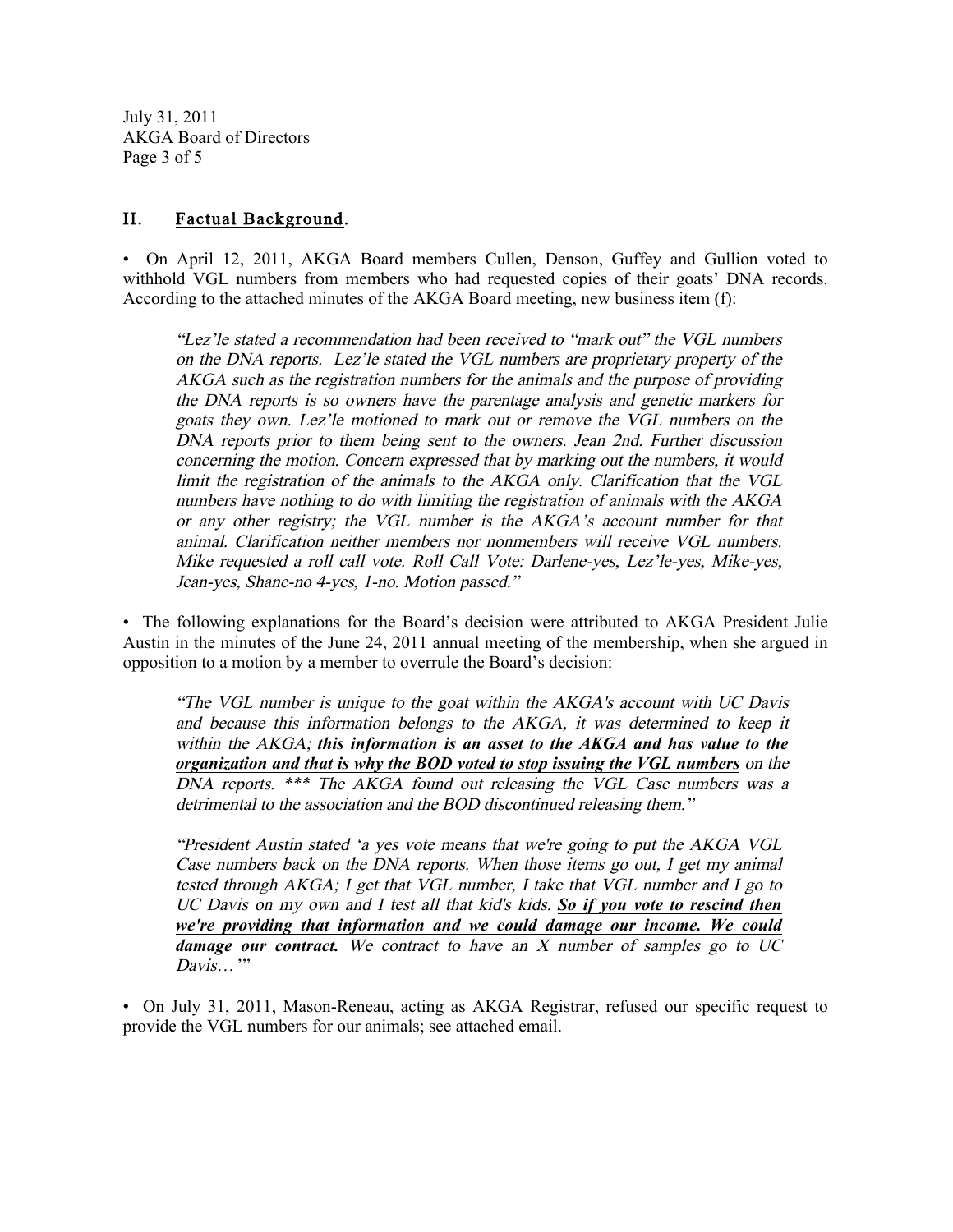July 31, 2011 AKGA Board of Directors Page 4 of 5

## III. Complaint.

We allege that Cullen, Denson, Guffey and Gullion, in their roles as AKGA Board members, adopted a policy that is inconsistent with the C&BL, in violation of Article V, Section 1, the Code of Ethics, and Article XIII, Section 1.

We allege that Austin, in her role as AKGA President, publicly advocated for a policy that is inconsistent with the C&BL, in violation of Article V, Section 1, the Code of Ethics, and Article XIII, Section 1.

We allege that Mason-Reneau, in her role as AKGA Registrar, refused to allow a member access to registration-related information, in violation of C&BL Article VI, Section 5, the Code of Ethics, and Article XIII, Section 1.

## IV. Discussion.

C&BL Article VI, Section 5 requires that the Registrar maintain a "registration certification system" that "includes registration certificates, transfers, DNA notations, or any other certification that appears under the Association Logo and Seal." We contend that the DNA report, including its VGL identifier, is part of this "registration certification system."

Section 5 also states that "[t]he Registrar shall \*\*\* keep on file all documents constituting the authority for pedigrees and hold them subject to inspection by any Member of the Association…." We contend that the word "all" gives members broad authority to examine the entire "registration certification system" and does not allow the Registrar to selectively hold back certain information.

We anticipate a defensive argument that the VGL numbers are not strictly "DNA notations" and that somehow, these are not really part of the "registration certification system," but instead exist outside of that, with some other nebulous status that shields their disclosure. Not only do we disagree that the term is unclear, even if it was unclear, the Code of Ethics would still condemn the accused's behaviors:

"The AKGA does not permit any activity that fails to stand *the closest possible public scrutiny*. All business conduct should be well above the minimum standards required by law. Accordingly, directors, members and contract employees *must ensure that their actions cannot be interpreted as being, in any way, in contravention of the laws and regulations* governing the AKGA's operations." (emphasis added)

The Code of Ethics clearly has zero tolerance for directors who search for a Clintonesque interpretation of certain words, in order to excuse inappropriate behavior. If there is any doubt, the Code of Ethics forbids the behavior.